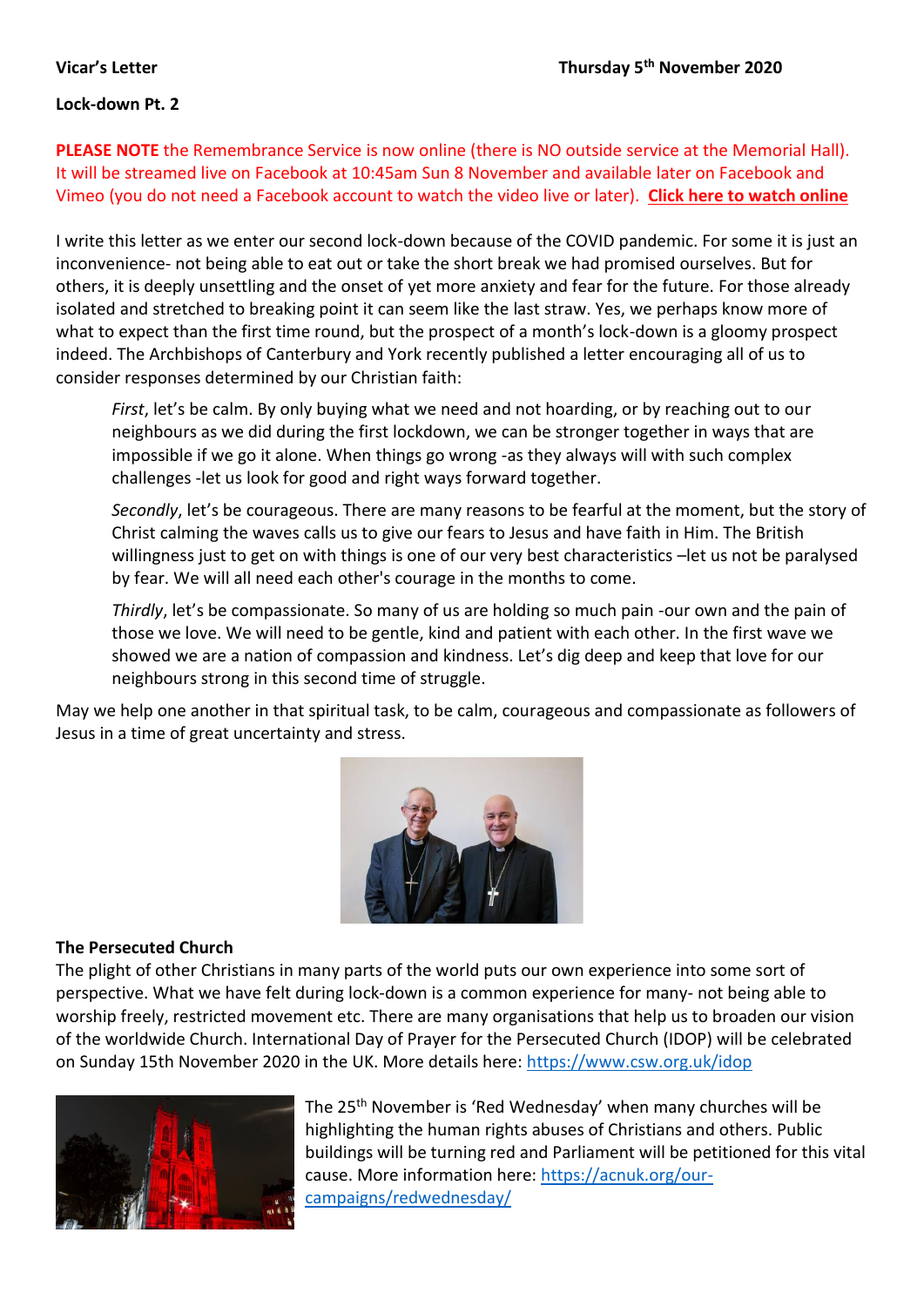# **World Church**

On the theme of the world church, please do pray for Ram and Keshari Prasad as they work for the Gospel in Nepal. As a church we recently sent £544 for their vital relief work- they thank us for that gift. The country has been hit hard by COVID, making the plight of the poor even harder. Very sadly, Keshari lost her own sister at only 38 years of age to the virus. Please pray for them in their grief.





We are also asked to pray for our link diocese of Dornakal in south India. Bishop Prasada Rao, who visited our church a few years ago, passed away recently and they are to elect a new bishop as leader of the Church in that diocese. Please pray for a good and godly appointment in Feb 2021.

# **'It Begins in Bethlehem…'**

There is a wealth of great Christmas resources available for children and youth. Why not have a look at this range of nativity rhymes written by the wonderful Bob Hartman? There is a booklet, a nativity play based on the book, as well as an animated video, all courtesy of the Bible Society. Great fun!

[https://www.biblesociety.org.uk/get-involved/christmas/](about:blank)

(NB. You can find many other great books and videos by Bob Hartman on the internet…)





# **Advent Windows (December 1st to 28 th, 3.15 – 9pm each evening)**



This year the season of Advent and Christmas will be tinged with a regret that we cannot do things as

normal- no physical crib service on Christmas Eve, no turning on of the Christmas lights in the Market Place, no Christingle service in a darkened church. Many churches are therefore looking for different ways to celebrate the hope we have as Christians. Mary Bainbridge tells us about the 'Advent Windows' that will be lit by Lechlade volunteers on a rota: *…from about 3.15pm, when children come out of school, until 9pm and then… each subsequent evening, just as the windows on an ordinary Advent calendar are opened in turn.*

*The Living Advent Calendar will be advertised from early November by posters around the town and in school. Families will be invited to go round* 

*as and when they wish to see the windows and take part in a competition to write down a word displayed on a card in the window…*